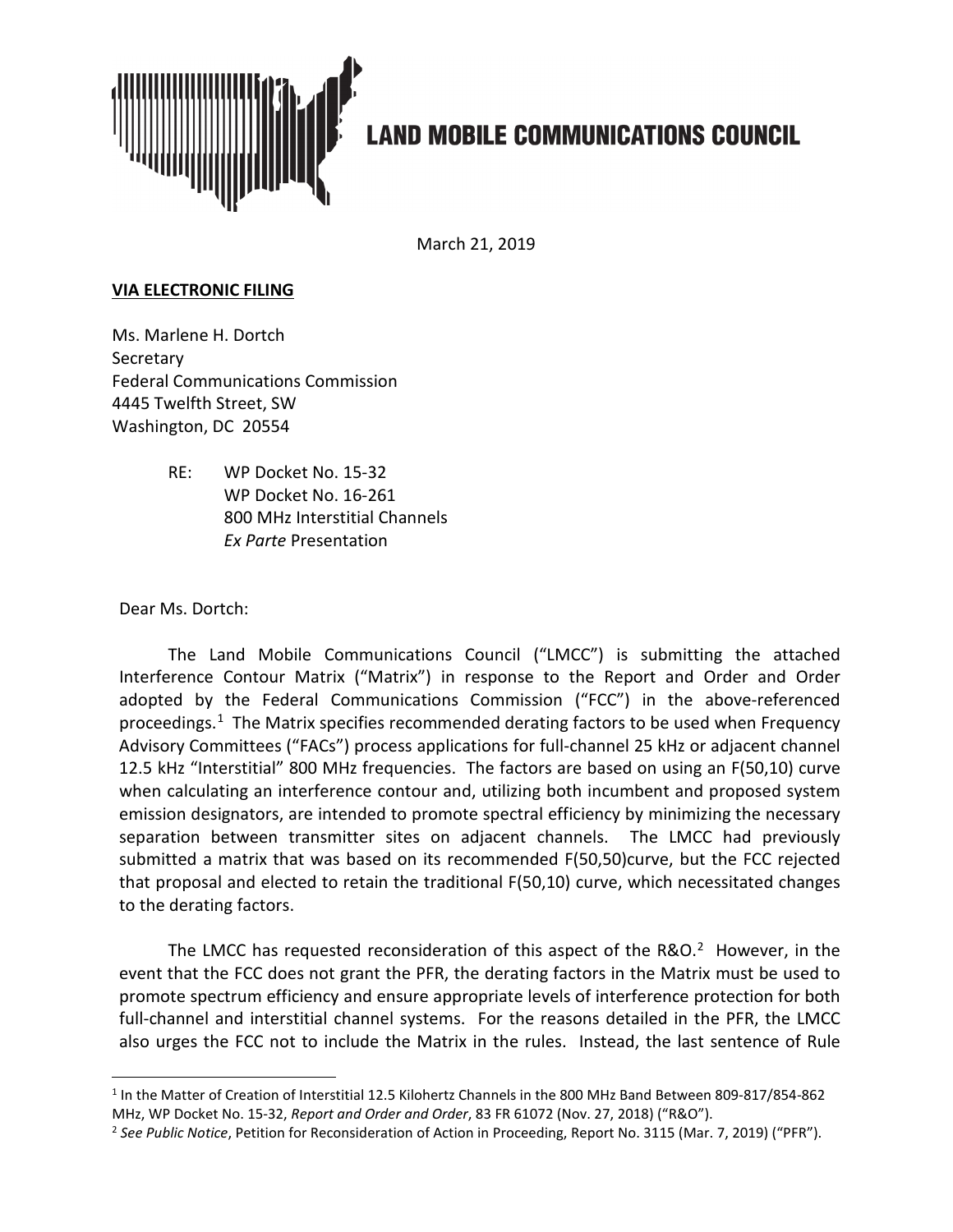Section 90.621(d)(2) should be modified to read: "The incumbent's interference contour is determined using the dBu level listed in the appropriate table on the Land Mobile Communications Council (LMCC) website: http://lmcc.org/policy-advocacy/consensus-filings."

Please refer any questions regarding this matter to the undersigned.

Respectfully submitted,

**LAND MOBILE COMMUNICATIONS COUNCIL** 

and B. Smith

President (541) 485-8441 dave@landmobile.com

Attachment

cc via e-mail: Michael Wilhelm Brian Marenco Tracy Simmons Roger Noel Scot Stone Mike Regiec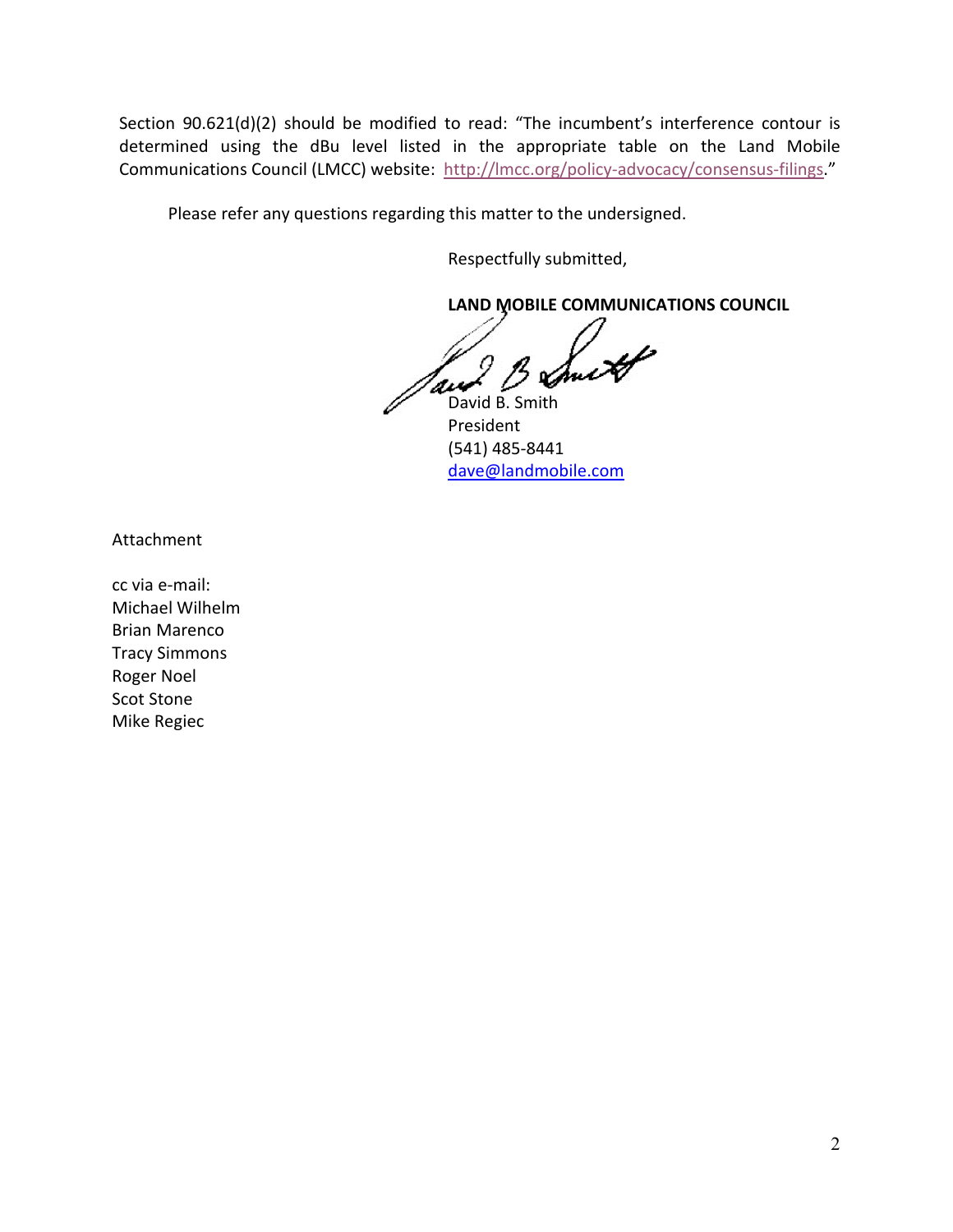| Interference Contour<br>(12.5 kilohertz into 25 kilohertz channel)       |                                      | 12.5 kilohertz Bandwidth Technology of 12.5 kilohertz Bandwidth<br>Channel |                                          |                                                                           |                    |                               |  |
|--------------------------------------------------------------------------|--------------------------------------|----------------------------------------------------------------------------|------------------------------------------|---------------------------------------------------------------------------|--------------------|-------------------------------|--|
|                                                                          |                                      | <b>Transmitter Emission</b>                                                |                                          |                                                                           |                    |                               |  |
| 25 kilohertz Technology on<br>25 kilohertz Bandwidth Channel             |                                      | 11K3F3E<br>or less                                                         | 8K10F1E<br>8K10F1D<br>8K70D1W<br>9K80D7W | 7K60FXE<br>7K60FXD<br>7K60F7E<br>7K60F7D<br>7K60F7W<br>8K30F1E<br>8K30F1D | 4K00F1E<br>4K00F1D | 11K0F7E<br>11K0F7D<br>11K0F7W |  |
|                                                                          |                                      | Transmitter                                                                | Transmitter                              | Transmitter                                                               | Transmitter        | Transmitter                   |  |
| <b>Transmitter Emission</b>                                              |                                      |                                                                            |                                          | Interference Contour [dBu F (50,10)]                                      |                    |                               |  |
| 16K0F3E or<br>20K0F3E                                                    | Receiver                             | 28                                                                         | 25                                       | 28                                                                        | NA                 | 23                            |  |
| 10K0F1E or<br>10K0F1D                                                    | Receiver                             | 40                                                                         | 36                                       | 40                                                                        | NA                 | 28                            |  |
| 12K5F9W                                                                  | Receiver                             | 40                                                                         | 36                                       | 40                                                                        | NA                 | 32                            |  |
| 16K0F1E or 16K0F1D                                                       | Receiver                             | 70                                                                         | 65                                       | 65                                                                        | NA                 | NA                            |  |
| 18K3D7W or<br>17K7D7D                                                    | Receiver                             | 28                                                                         | 25                                       | 28                                                                        | <b>NA</b>          | 20                            |  |
| 12.5 kilohertz Bandwidth Technology<br>on 25 kilohertz Bandwidth Channel |                                      |                                                                            |                                          |                                                                           |                    |                               |  |
| <b>Transmitter Emission</b>                                              | Interference Contour [dBu F (50,10)] |                                                                            |                                          |                                                                           |                    |                               |  |
| 11K3F3E or less                                                          | Receiver                             | 65                                                                         | 65                                       | 65                                                                        | NA                 | 70                            |  |
| 8K10F1E, 8K10F1D,<br>8K70D1W,<br>9K80D7W, 9K80D1E<br>or 9K80D1D          | Receiver                             | <b>NA</b>                                                                  | 75                                       | 75                                                                        | <b>NA</b>          | NA                            |  |
| 7K60FXE, 7K60FXD,<br>7K60F7E, 7K60F7D,<br>7K60F7W, 8K30F1E<br>or 8K30F1D | Receiver                             | NA                                                                         | 75                                       | 75                                                                        | NA                 | NA                            |  |
| 4K00F1E or 4K00F1D                                                       | Receiver                             | NA                                                                         | NA                                       | NA                                                                        | NA                 | NA                            |  |
| 11K0F7E, 11K0F7D<br>or 11K0F7W                                           | Receiver                             | 60                                                                         | 55                                       | 60                                                                        | <b>NA</b>          | <b>NA</b>                     |  |
| Section 90.221 Technology on<br>25 kilohertz Bandwidth Channels          |                                      |                                                                            |                                          |                                                                           |                    |                               |  |
| <b>Transmitter Emission</b>                                              | Interference Contour [dBu F (50,10)] |                                                                            |                                          |                                                                           |                    |                               |  |
| 22K0D7E, 22K0D7D,<br>22K0D7W,<br>22K0DXW or<br>22K0G1W                   | Receiver                             | $28\,$                                                                     | 25                                       | 28                                                                        | 45                 | $20\,$                        |  |
| 21K0D1E, 21K0D1D<br>or 21K0D1W                                           | Receiver                             | 28                                                                         | 25                                       | $28\,$                                                                    | $\rm NA$           | 20                            |  |
| 21K7D7E, 21K7D7D<br>or 21K0D1W                                           | Receiver                             | $28\,$                                                                     | 25                                       | 28                                                                        | NA                 | $20\,$                        |  |